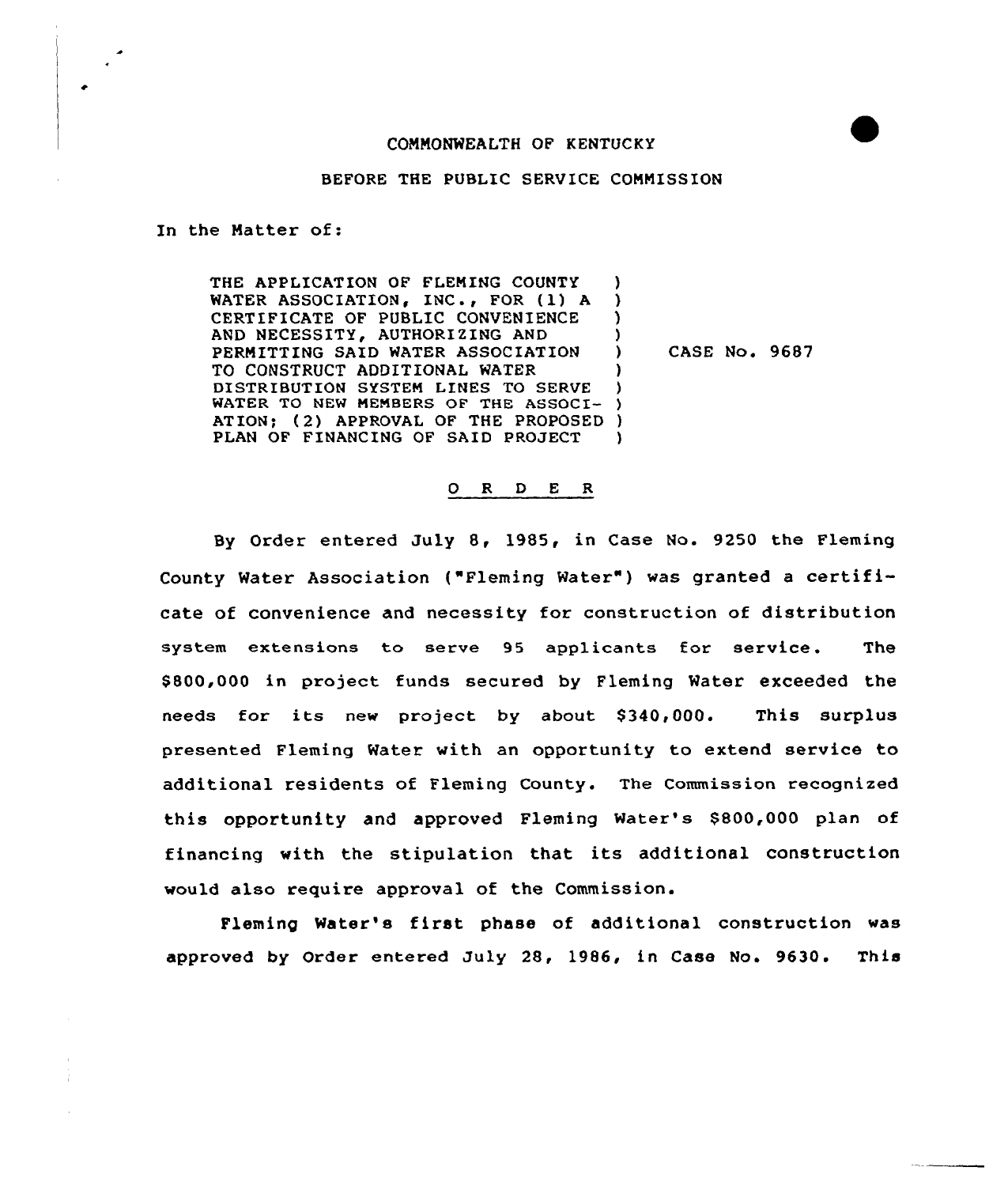construction extended service to 19 applicants. The total cost was about \$33,700. The direct construction cost was about  $$30.100.$ 

Fleming Mater requested approval of this second phase of additional construction in <sup>a</sup> letter filed on September 4, 1986, by Matkins and Associates, Inc., consulting engineers of Lexington, Kentucky ( Engineer" ). The purposes of this construction are the provision of water mains for strengthening Fleming Water' hydraulic capacity for providing reliable, adequate and efficient service; providing water mains that will support a proposed storage tank; and the provision of service connections for about 19 applicants for water service. The storage tank pro)ect is to be included in the next phase of construction.

The construction plans and specifications prepared by the Engineer for the proposed additional construction have been approved by the Division of Water of the Natural Resources and Environmental Protection Cabinet.

## FINDINGS AND ORDERS

The Commission, after consideration of the application for approval of additional construction, is of the opinion and finds that:

1. Fleming Water's letter of September 4, 1986, should be considered an application for authorization to construct additional improvements and for approval of its financing for this construction.

 $-2-$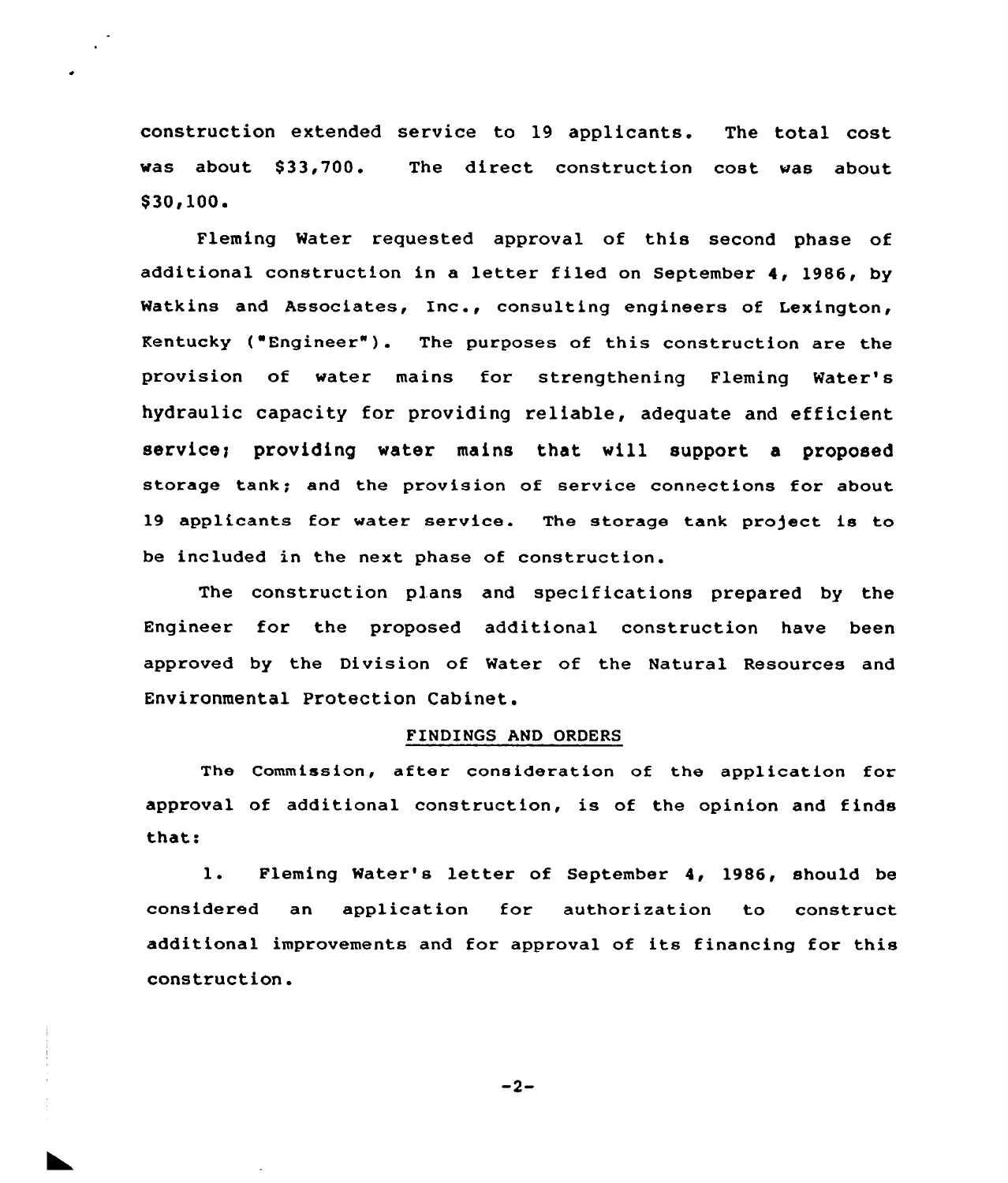2. The records in Cases No. 9250 and 9630 should be incorporated by reference into the record in this matter.

3. Public convenience and necessity require that the construction proposed in the documents of record in this matter be performed and that a certificate of public convenience and necessity be granted.

4. The proposed construction includes about 4.8 miles of distribution system pipeline {16,600 feet of 8-inch and 8,680 feet of 6-inch), about 19 metered service connections, gate valves, air release valves and other miscellaneous construction.

5. The construction cost vill total about \$ 109,672 and the project scope including contingencies, design fees and other indirect costs will total about \$125,000. The funds approved in Case Ho. 9250 vill be adequate to pay for this work and should be approved for this purpose.

IT IS THEREFORE ORDERED that:

1. Fleming Water's letter filed on September 4, 1986, be and it hereby is accepted as an application for authorization to construct additional improvements.

2. The records in Cases No. 9250 and 9630 be and they hereby are incorporated by reference into this Case.

3. Fleming Water be and it hereby is granted a certificate of public convenience and necessity for additional construction as described by the letter of September 4, 1986, and athex documents of record herein.

4 Fleming Water's method for financing the proposed construction be and it hereby is approved.

 $-3-$